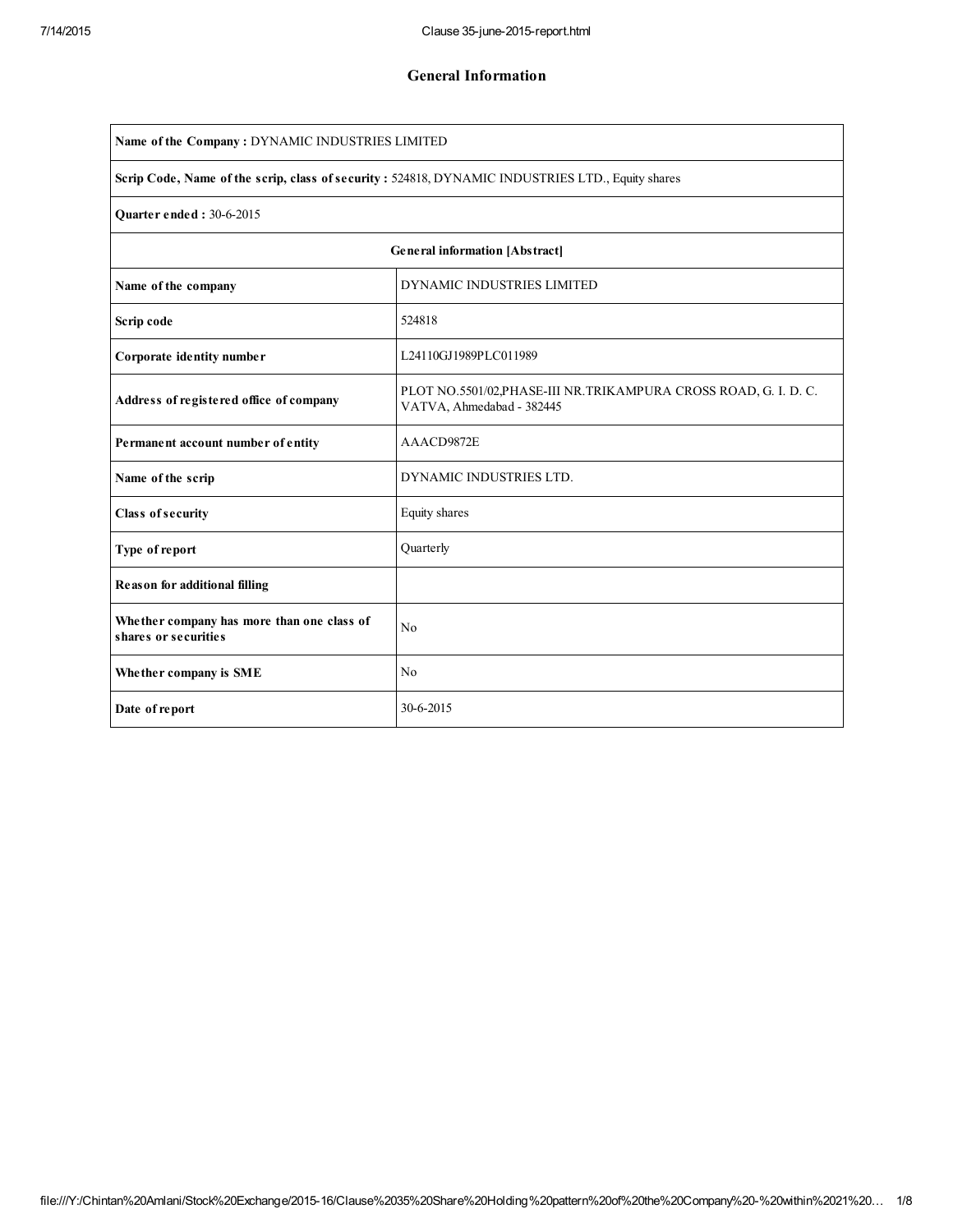## Disclosure of shareholding pattern

| Name of the Company: DYNAMIC INDUSTRIES LIMITED                                                            |                                        |                                                                             |                                                                                                                        |  |  |  |  |  |  |
|------------------------------------------------------------------------------------------------------------|----------------------------------------|-----------------------------------------------------------------------------|------------------------------------------------------------------------------------------------------------------------|--|--|--|--|--|--|
| Scrip Code, Name of the scrip, class of security: 524818, DYNAMIC INDUSTRIES LTD., Equity shares           |                                        |                                                                             |                                                                                                                        |  |  |  |  |  |  |
| <b>Quarter ended: 30-6-2015</b>                                                                            |                                        |                                                                             |                                                                                                                        |  |  |  |  |  |  |
| Disclosure of notes on shareholding pattern                                                                |                                        |                                                                             | <b>Notes</b>                                                                                                           |  |  |  |  |  |  |
| Partly paid-up shares                                                                                      |                                        |                                                                             |                                                                                                                        |  |  |  |  |  |  |
| Description partly paid-up shares<br>ID                                                                    | Number of<br>partly paid-<br>up shares | As a percentage of total<br>number of partly paid-up<br>s hare s            | As a percentage of total number of shares of<br>the company                                                            |  |  |  |  |  |  |
| Shares held by promoter or promoter group                                                                  |                                        |                                                                             |                                                                                                                        |  |  |  |  |  |  |
| Total Shares held by promoter or<br>promoter group                                                         |                                        |                                                                             |                                                                                                                        |  |  |  |  |  |  |
| Shares held by public                                                                                      |                                        |                                                                             |                                                                                                                        |  |  |  |  |  |  |
| <b>Total Shares held by public</b>                                                                         |                                        |                                                                             |                                                                                                                        |  |  |  |  |  |  |
| Total                                                                                                      |                                        |                                                                             |                                                                                                                        |  |  |  |  |  |  |
| <b>Outstanding convertible securities</b>                                                                  |                                        |                                                                             |                                                                                                                        |  |  |  |  |  |  |
| <b>Description of outstanding</b><br>ID<br>convertible securities                                          | Number of<br>outstanding<br>securities | As a percentage of total<br>number of outstanding<br>convertible securities | As a percentage of total number of shares of<br>the company, assuming full conversion of<br>the convertible securities |  |  |  |  |  |  |
| Shares held by promoter or promoter group                                                                  |                                        |                                                                             |                                                                                                                        |  |  |  |  |  |  |
| Total shares held by promoter or<br>promoter group                                                         |                                        |                                                                             |                                                                                                                        |  |  |  |  |  |  |
| Shares held by public                                                                                      |                                        |                                                                             |                                                                                                                        |  |  |  |  |  |  |
| <b>Total Shares held by public</b>                                                                         |                                        |                                                                             |                                                                                                                        |  |  |  |  |  |  |
| <b>Total</b>                                                                                               |                                        |                                                                             |                                                                                                                        |  |  |  |  |  |  |
| <b>Warrants</b>                                                                                            |                                        |                                                                             |                                                                                                                        |  |  |  |  |  |  |
| <b>Description of warrants</b><br>ID                                                                       | Number of<br>warrants                  | As a percentage of total<br>number of warrants                              | As a percentage of total number of shares of<br>the company, assuming full conversion of<br>warrants                   |  |  |  |  |  |  |
| Shares held by promoter or promoter group                                                                  |                                        |                                                                             |                                                                                                                        |  |  |  |  |  |  |
| Total Shares held by promoter or<br>promoter group                                                         |                                        |                                                                             |                                                                                                                        |  |  |  |  |  |  |
| Shares held by public                                                                                      |                                        |                                                                             |                                                                                                                        |  |  |  |  |  |  |
| <b>Total Shares held by public</b>                                                                         |                                        |                                                                             |                                                                                                                        |  |  |  |  |  |  |
| Total                                                                                                      |                                        |                                                                             |                                                                                                                        |  |  |  |  |  |  |
| Total paid-up capital of the company<br>assuming full conversion of warrants<br>and convertible securities | 3028500                                |                                                                             |                                                                                                                        |  |  |  |  |  |  |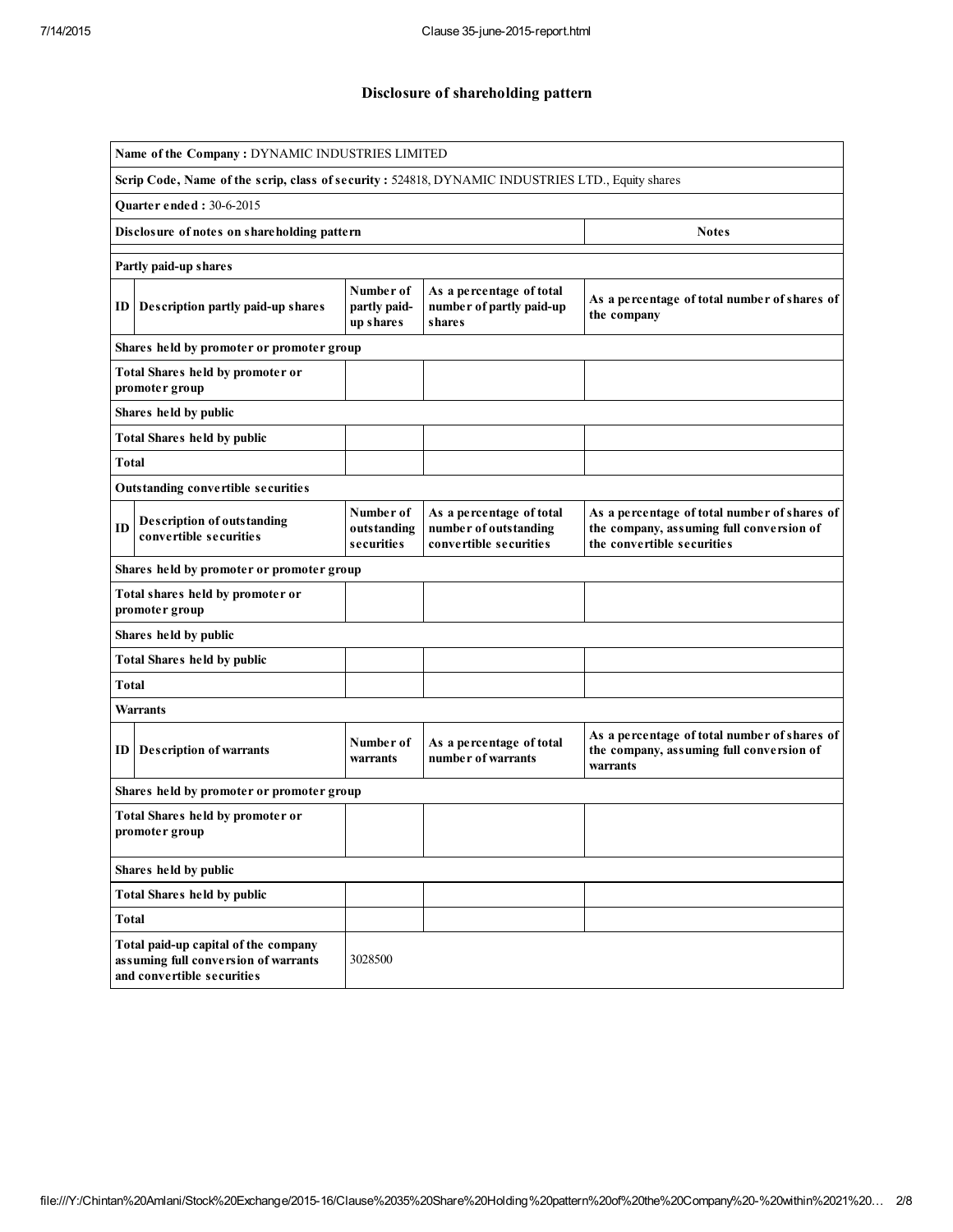## Disclosure of fully paid-up shares

| Name of the Company: DYNAMIC INDUSTRIES LIMITED                                                   |                                                                                         |                                         |                            |                                          |                                                           |                                                                           |                                       |                                           |                              |  |
|---------------------------------------------------------------------------------------------------|-----------------------------------------------------------------------------------------|-----------------------------------------|----------------------------|------------------------------------------|-----------------------------------------------------------|---------------------------------------------------------------------------|---------------------------------------|-------------------------------------------|------------------------------|--|
| Scrip Code, Name of the scrip, class of security : 524818, DYNAMIC INDUSTRIES LTD., Equity shares |                                                                                         |                                         |                            |                                          |                                                           |                                                                           |                                       |                                           |                              |  |
|                                                                                                   | Quarter ended: 30-6-2015                                                                |                                         |                            |                                          |                                                           |                                                                           |                                       |                                           |                              |  |
|                                                                                                   | Disclosure of notes on fully paid-up shares<br><b>Notes</b>                             |                                         |                            |                                          |                                                           |                                                                           |                                       |                                           |                              |  |
|                                                                                                   | Category code                                                                           |                                         |                            |                                          |                                                           | <b>Total Shareholding as a</b><br>percentage of total<br>number of shares |                                       | Shares pledged or<br>otherwise encumbered |                              |  |
|                                                                                                   |                                                                                         |                                         | Number of<br>share holders | <b>Total</b><br>number<br>of<br>s hare s | Number of<br>shares held in<br>de mate rialis e d<br>form | As a<br>percentage<br>$of (A+B)$                                          | As a<br>percentage<br>оf<br>$(A+B+C)$ | Number<br>of<br><b>shares</b>             | As a<br>percentage           |  |
| $\mathbf{I}$                                                                                      | (II)                                                                                    |                                         | (III)                      | (IV)                                     | (V)                                                       | (VI)                                                                      | (VII)                                 | (VIII)                                    | $(IX)=$<br>$(VIII)/(IV)*100$ |  |
| (A)                                                                                               | <b>Shareholding of Promoter and Promoter Group</b>                                      |                                         |                            |                                          |                                                           |                                                                           |                                       |                                           |                              |  |
| (1)                                                                                               | Indian                                                                                  |                                         |                            |                                          |                                                           |                                                                           |                                       |                                           |                              |  |
| (a)                                                                                               | <b>Individuals or Hindu</b><br>undivided family                                         |                                         | 11                         | 1360201                                  | 1346701                                                   | 44.91                                                                     | 44.91                                 |                                           |                              |  |
| (b)                                                                                               | Central government or State<br>goverment(s)                                             |                                         |                            |                                          |                                                           |                                                                           |                                       |                                           |                              |  |
| (c)                                                                                               | <b>Bodies</b> corporate                                                                 |                                         | $\mathbf{1}$               | 148774                                   | 148774                                                    | 4.91                                                                      | 4.91                                  |                                           |                              |  |
| (d)                                                                                               | <b>Financial institutions or</b><br>banks                                               |                                         |                            |                                          |                                                           |                                                                           |                                       |                                           |                              |  |
| (e)                                                                                               | Description<br>Any other<br>of<br>(specify)<br><b>Shareholder</b>                       |                                         |                            |                                          |                                                           |                                                                           |                                       |                                           |                              |  |
|                                                                                                   |                                                                                         | <b>Total Others</b>                     |                            |                                          |                                                           |                                                                           |                                       |                                           |                              |  |
|                                                                                                   |                                                                                         | Sub Total $(A)$ $(1)$                   | 12                         | 1508975                                  | 1495475                                                   | 49.83                                                                     | 49.83                                 |                                           |                              |  |
| (2)                                                                                               | Foreign                                                                                 |                                         |                            |                                          |                                                           |                                                                           |                                       |                                           |                              |  |
| (a)                                                                                               | Non-resident individuals or<br>foreign individuals                                      |                                         | 1                          | 3780                                     | 3780                                                      | 0.12                                                                      | 0.12                                  |                                           |                              |  |
| (b)                                                                                               | <b>Bodies</b> corporate                                                                 |                                         |                            |                                          |                                                           |                                                                           |                                       |                                           |                              |  |
| (c)                                                                                               | Institutions                                                                            |                                         |                            |                                          |                                                           |                                                                           |                                       |                                           |                              |  |
| (d)                                                                                               | Qualified foreign investor                                                              |                                         |                            |                                          |                                                           |                                                                           |                                       |                                           |                              |  |
| (e)                                                                                               | Any other<br>(specify)                                                                  | Description<br>of<br><b>Shareholder</b> |                            |                                          |                                                           |                                                                           |                                       |                                           |                              |  |
|                                                                                                   |                                                                                         | <b>Total Others</b>                     |                            |                                          |                                                           |                                                                           |                                       |                                           |                              |  |
|                                                                                                   |                                                                                         | Sub-Total (A) $(2)$ 1                   |                            | 3780                                     | 3780                                                      | 0.12                                                                      | 0.12                                  |                                           |                              |  |
|                                                                                                   | <b>Total Shareholding of Promoter</b><br>and Promoter Group $(A) = (A)$<br>$(1)+(A)(2)$ |                                         | 13                         | 1512755                                  | 1499255                                                   | 49.95                                                                     | 49.95                                 |                                           |                              |  |
| (B)                                                                                               | <b>Public Shareholding</b>                                                              |                                         |                            |                                          |                                                           |                                                                           |                                       |                                           |                              |  |
| (1)                                                                                               | <b>Institutions</b>                                                                     |                                         |                            |                                          |                                                           |                                                                           |                                       |                                           |                              |  |
| (a)                                                                                               | <b>Mutual funds or UTI</b>                                                              |                                         |                            |                                          |                                                           |                                                                           |                                       |                                           |                              |  |
| (b)                                                                                               | <b>Financial institutions or</b><br>banks                                               |                                         |                            |                                          |                                                           |                                                                           |                                       |                                           |                              |  |
|                                                                                                   | Central government or State                                                             |                                         |                            |                                          |                                                           |                                                                           |                                       |                                           |                              |  |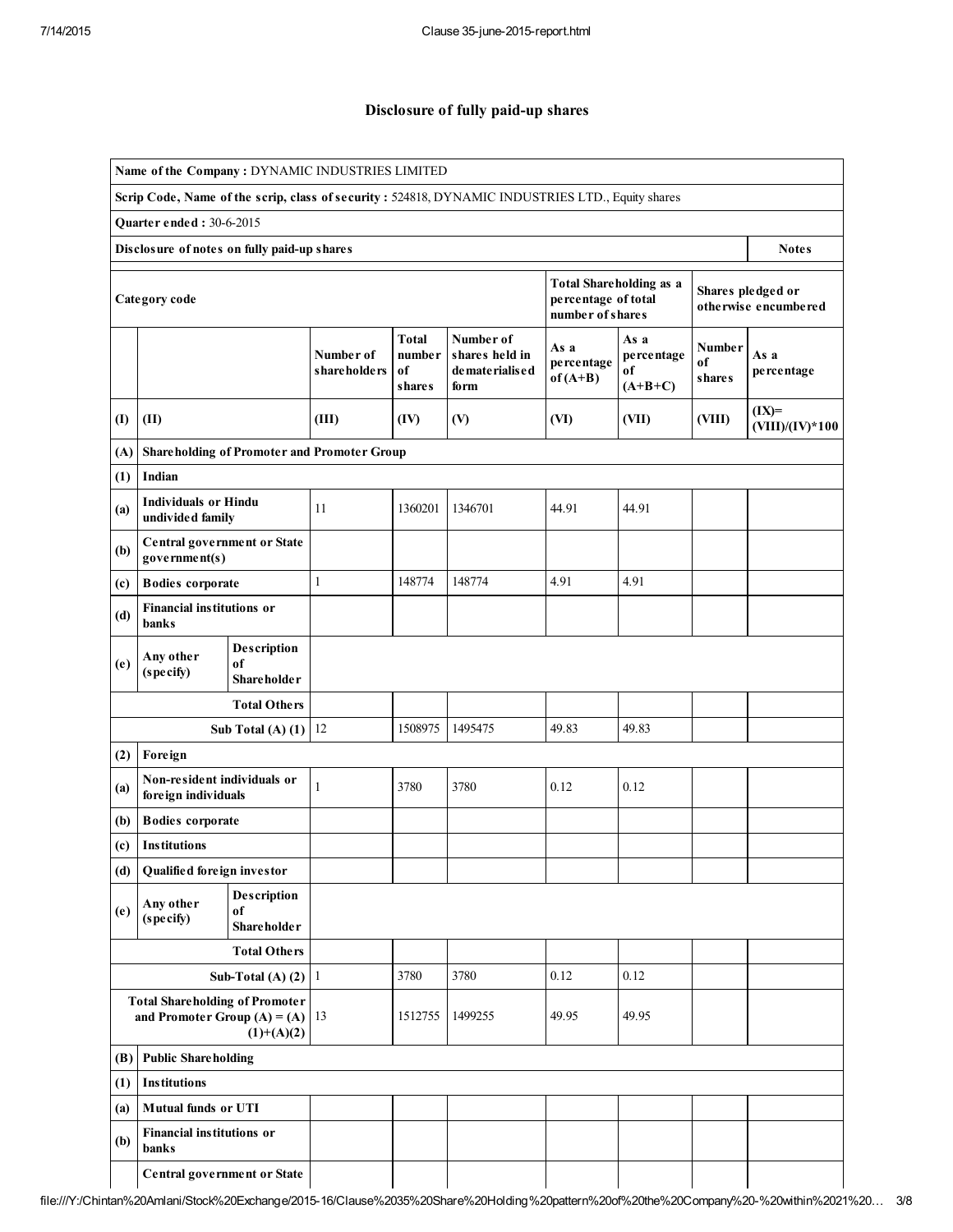| (c)                                                  | government(s)                                                                                  |                       |                |         |                                                                                  |         |         |  |
|------------------------------------------------------|------------------------------------------------------------------------------------------------|-----------------------|----------------|---------|----------------------------------------------------------------------------------|---------|---------|--|
| (d)                                                  | Venture capital funds                                                                          |                       |                |         |                                                                                  |         |         |  |
| (e)                                                  | Insurance companies                                                                            |                       |                |         |                                                                                  |         |         |  |
| (f)                                                  | Foreign institutional<br>investors                                                             |                       |                |         |                                                                                  |         |         |  |
| (g)                                                  | Foreign venture capital<br>investors                                                           |                       |                |         |                                                                                  |         |         |  |
| (h)                                                  | Qualified foreign investor                                                                     |                       |                |         |                                                                                  |         |         |  |
| $\left( \mathbf{k}\right)$                           | Description<br>Any other<br>оf<br>(specify)<br><b>Shareholder</b>                              |                       |                |         |                                                                                  |         |         |  |
| <b>Total Others</b>                                  |                                                                                                |                       |                |         |                                                                                  |         |         |  |
| Sub Total $(B)$ $(1)$                                |                                                                                                |                       |                |         |                                                                                  |         |         |  |
| (2)                                                  | <b>Non-Institutions</b>                                                                        |                       |                |         |                                                                                  |         |         |  |
| (a)                                                  | <b>Bodies</b> corporate                                                                        |                       | 68             | 153748  | 152947                                                                           | 5.08    | 5.08    |  |
| (b)                                                  | <b>Individuals</b>                                                                             |                       |                |         |                                                                                  |         |         |  |
| i                                                    | <b>Individual shareholders</b><br>holding nominal share<br>capital up to Rs one lakh           |                       | 2300           | 822210  | 695260                                                                           | 27.15   | 27.15   |  |
| ii                                                   | <b>Individual shareholders</b><br>holding nominal share<br>capital in excess of Rs one<br>lakh |                       | 21             | 524512  | 524512                                                                           | 17.32   | 17.32   |  |
| (c)                                                  | Qualified foreign investor                                                                     |                       |                |         |                                                                                  |         |         |  |
| (d)                                                  | Any other<br>(specify)                                                                         |                       |                |         |                                                                                  |         |         |  |
| 1                                                    | Non-<br><b>Institutions</b><br><b>Shareholders</b><br>1                                        | Other                 | $\overline{2}$ | 200     | 200                                                                              | 0.01    | 0.01    |  |
| $\mathbf 2$                                          | Non-<br><b>Institutions</b><br><b>Shareholders</b><br>$\overline{2}$                           | $\operatorname{NRI}$  | $17\,$         | 15075   | 15075                                                                            | $0.5\,$ | $0.5\,$ |  |
|                                                      |                                                                                                | <b>Total Others</b>   | 19             | 15275   | 15275                                                                            | 0.5     | 0.5     |  |
|                                                      |                                                                                                | Sub-total $(B)$ $(2)$ | 2408           | 1515745 | 1387994                                                                          | 50.05   | 50.05   |  |
| Total Public Shareholding $(B)$ =<br>$(B)(1)+(B)(2)$ |                                                                                                |                       | 2408           | 1515745 | 1387994                                                                          | 50.05   | 50.05   |  |
| <b>TOTAL</b> (A)+(B) 2421                            |                                                                                                |                       |                | 3028500 | 2887249                                                                          | $100\,$ | 100     |  |
| (C)                                                  |                                                                                                |                       |                |         | Shares held by custodians and against which depository receipts have been issued |         |         |  |
| Promoter and promoter<br>(1)<br>group                |                                                                                                |                       |                |         |                                                                                  |         |         |  |
| (2)                                                  | Public                                                                                         |                       |                |         |                                                                                  |         |         |  |
|                                                      | <b>Total Shares held by Custodians</b>                                                         | (C)                   |                |         |                                                                                  |         |         |  |
|                                                      | <b>GRAND TOTAL (A)+(B)+(C)</b>                                                                 |                       | 2421           | 3028500 | 2887249                                                                          |         | 100     |  |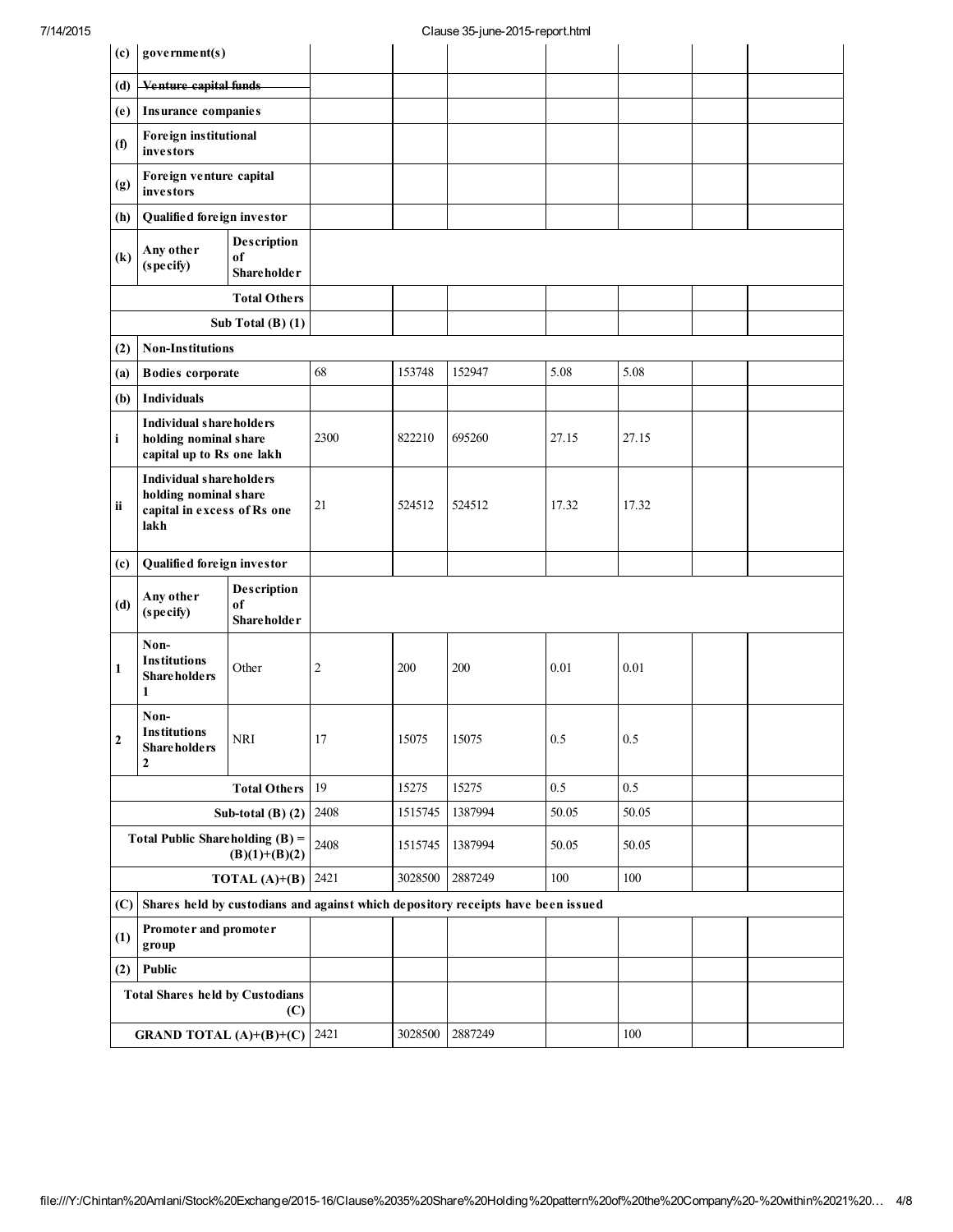## (I) (b) Statement showing holding of securities (including shares,warrants,convertible securities) of persons belonging to the category Promoter and Promoter Group

| Name of the Company: DYNAMIC INDUSTRIES LIMITED                                                           |                                                    |                                           |                                                                |                                                   |                            |                                                                                       |                                   |                                                                                                                         |                                      |                                                                                                                                        |                                                                                                                                                                                                                          |
|-----------------------------------------------------------------------------------------------------------|----------------------------------------------------|-------------------------------------------|----------------------------------------------------------------|---------------------------------------------------|----------------------------|---------------------------------------------------------------------------------------|-----------------------------------|-------------------------------------------------------------------------------------------------------------------------|--------------------------------------|----------------------------------------------------------------------------------------------------------------------------------------|--------------------------------------------------------------------------------------------------------------------------------------------------------------------------------------------------------------------------|
| Scrip Code, Name of the scrip, class of security : 524818, DYNAMIC INDUSTRIES LTD., Equity shares         |                                                    |                                           |                                                                |                                                   |                            |                                                                                       |                                   |                                                                                                                         |                                      |                                                                                                                                        |                                                                                                                                                                                                                          |
| Quarter ended: 30-6-2015                                                                                  |                                                    |                                           |                                                                |                                                   |                            |                                                                                       |                                   |                                                                                                                         |                                      |                                                                                                                                        |                                                                                                                                                                                                                          |
| Disclosure of notes on securities belonging to the category "Promoter and Promoter Group"<br><b>Notes</b> |                                                    |                                           |                                                                |                                                   |                            |                                                                                       |                                   |                                                                                                                         |                                      |                                                                                                                                        |                                                                                                                                                                                                                          |
| Sr.<br>No.                                                                                                |                                                    | <b>Details of Shares</b><br>held          |                                                                | <b>Encumbered Share</b>                           |                            |                                                                                       | Details of warrants               |                                                                                                                         | Details of convertible<br>securities |                                                                                                                                        |                                                                                                                                                                                                                          |
|                                                                                                           | Name of the<br>shareholder                         | Number<br>of the<br><b>shares</b><br>held | As a<br>percentage<br>of grand<br>total $(A)$ +<br>$(B) + (C)$ | <b>Encumbered</b><br>- number of<br><b>shares</b> | As a<br>pe rce ntage       | As a<br>percentage<br>of grand<br>total $(A)$ +<br>$(B) + (C)$<br>of clause<br>(I)(a) | Number<br>of<br>warrants<br>he ld | <b>Warrants</b><br>held as a<br>percentage Number of<br>of total<br>numbers of<br>warrants of held<br>the same<br>class | convertible<br>securities            | <b>Convertible</b><br><b>securities</b><br>as<br>percentage<br>of total<br>numbers of<br>convertible<br>securities<br>of same<br>class | <b>Total</b><br><b>shares</b><br>(including<br>underlying<br><b>shares</b><br>assuming<br>full<br>conversion<br>of warrants<br>and<br>convertible<br>securities)<br>as a<br>percentage<br>of diluted<br>share<br>capital |
| (I)                                                                                                       | (II)                                               | (III)                                     | (IV)                                                           | (V)                                               | $(VI)=$<br>$(V)/(III)*100$ | $(I)(a)$ (VII)                                                                        | (VIII)                            | (IX)                                                                                                                    | (X)                                  | (XI)                                                                                                                                   | (XII)                                                                                                                                                                                                                    |
| $\mathbf{1}$                                                                                              | <b>HARIN</b><br><b>DHANVANTRAI</b><br>MAMLATDARNA  | 327880                                    | 10.83                                                          |                                                   |                            |                                                                                       |                                   |                                                                                                                         |                                      |                                                                                                                                        | 10.83                                                                                                                                                                                                                    |
| $\overline{2}$                                                                                            | <b>DEEPAKN</b><br><b>CHOKSHI</b>                   | 263887                                    | 8.71                                                           |                                                   |                            |                                                                                       |                                   |                                                                                                                         |                                      |                                                                                                                                        | 8.71                                                                                                                                                                                                                     |
| $\overline{\mathbf{3}}$                                                                                   | <b>MAYA HARIN</b><br>MAMLATDARNA                   | 211247                                    | 6.98                                                           |                                                   |                            |                                                                                       |                                   |                                                                                                                         |                                      |                                                                                                                                        | 6.98                                                                                                                                                                                                                     |
| $\overline{\mathbf{4}}$                                                                                   | <b>ORNET</b><br><b>INTERMEDIATES</b><br><b>LTD</b> | 148774                                    | 4.91                                                           |                                                   |                            |                                                                                       |                                   |                                                                                                                         |                                      |                                                                                                                                        | 4.91                                                                                                                                                                                                                     |
| $\overline{\mathbf{5}}$                                                                                   | <b>DINESH JASRAJ</b><br><b>JAIN</b>                | 99136                                     | 3.27                                                           |                                                   |                            |                                                                                       |                                   |                                                                                                                         |                                      |                                                                                                                                        | 3.27                                                                                                                                                                                                                     |
| 6                                                                                                         | RONAK D<br><b>CHOKSHI</b>                          | 99086                                     | 3.27                                                           |                                                   |                            |                                                                                       |                                   |                                                                                                                         |                                      |                                                                                                                                        | 3.27                                                                                                                                                                                                                     |
| $\overline{7}$                                                                                            | <b>BIMAL D</b><br><b>CHOKSHI</b>                   | 93657                                     | 3.09                                                           |                                                   |                            |                                                                                       |                                   |                                                                                                                         |                                      |                                                                                                                                        | 3.09                                                                                                                                                                                                                     |
| 8                                                                                                         | <b>ASITA H</b><br><b>MAMLATDARNA</b>               | 87785                                     | 2.9                                                            |                                                   |                            |                                                                                       |                                   |                                                                                                                         |                                      |                                                                                                                                        | 2.9                                                                                                                                                                                                                      |
| $\boldsymbol{9}$                                                                                          | <b>BEENABEN</b><br><b>DEEPAK</b><br><b>CHOKSHI</b> | 85937                                     | 2.84                                                           |                                                   |                            |                                                                                       |                                   |                                                                                                                         |                                      |                                                                                                                                        | 2.84                                                                                                                                                                                                                     |
| 10                                                                                                        | MANSI H<br><b>MAMLATDARNA</b>                      | 78086                                     | 2.58                                                           |                                                   |                            |                                                                                       |                                   |                                                                                                                         |                                      |                                                                                                                                        | 2.58                                                                                                                                                                                                                     |
| 11                                                                                                        | <b>DEEPAK N</b><br><b>CHOKSHI</b>                  | 7600                                      | 0.25                                                           |                                                   |                            |                                                                                       |                                   |                                                                                                                         |                                      |                                                                                                                                        | 0.25                                                                                                                                                                                                                     |
| 12                                                                                                        | HARIN D<br><b>MAMLATDARNA</b>                      | 5900                                      | 0.19                                                           |                                                   |                            |                                                                                       |                                   |                                                                                                                         |                                      |                                                                                                                                        | 0.19                                                                                                                                                                                                                     |
| 13                                                                                                        | <b>CHANDRESH</b><br><b>DHANVANTRAI</b>             | 3780                                      | 0.12                                                           |                                                   |                            |                                                                                       |                                   |                                                                                                                         |                                      |                                                                                                                                        | 0.12                                                                                                                                                                                                                     |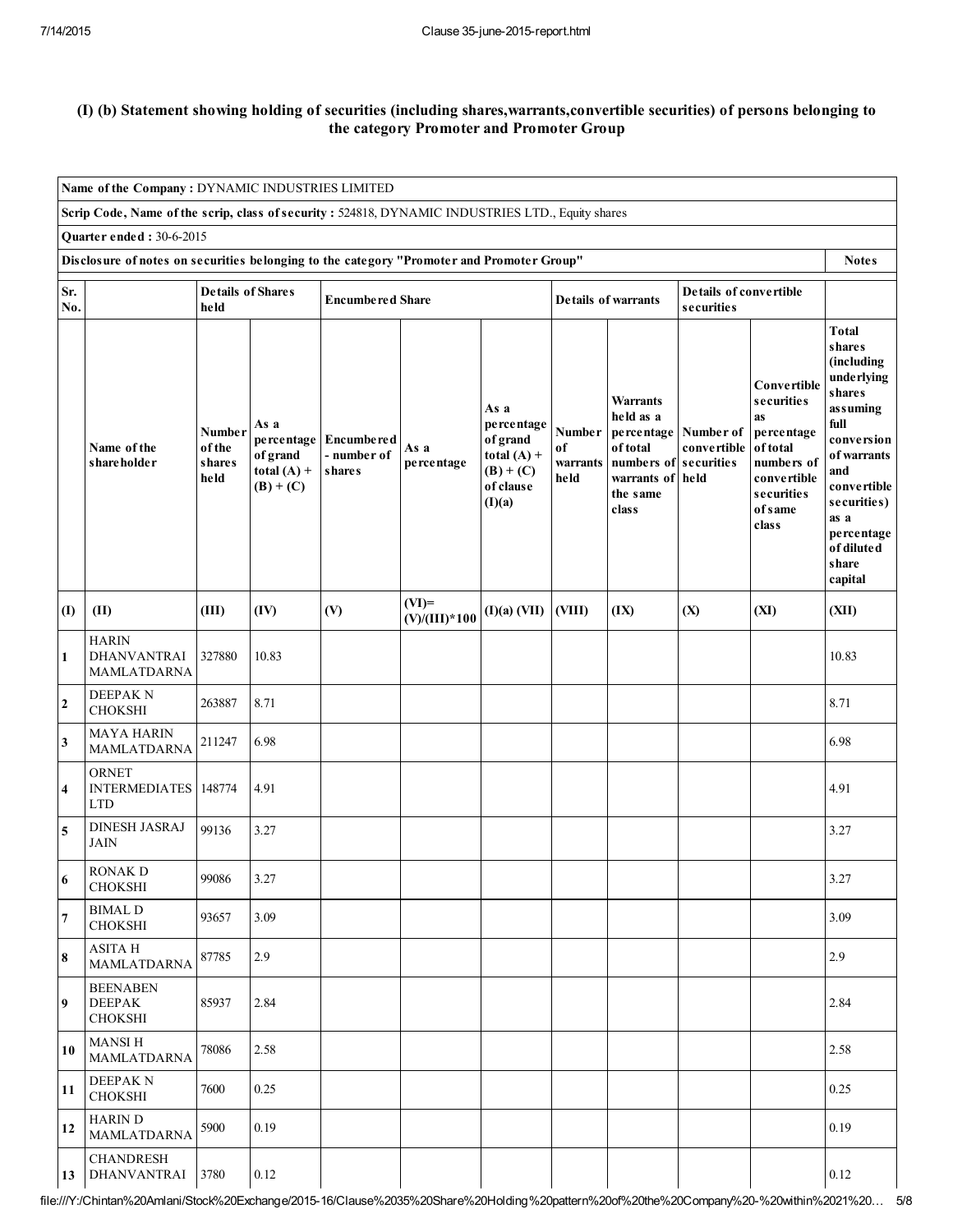|       | <b>MAMLATDARNA</b> |                   |       |  |  |  |       |
|-------|--------------------|-------------------|-------|--|--|--|-------|
| Total |                    | 1.512755<br>12120 | 49.95 |  |  |  | 49.95 |